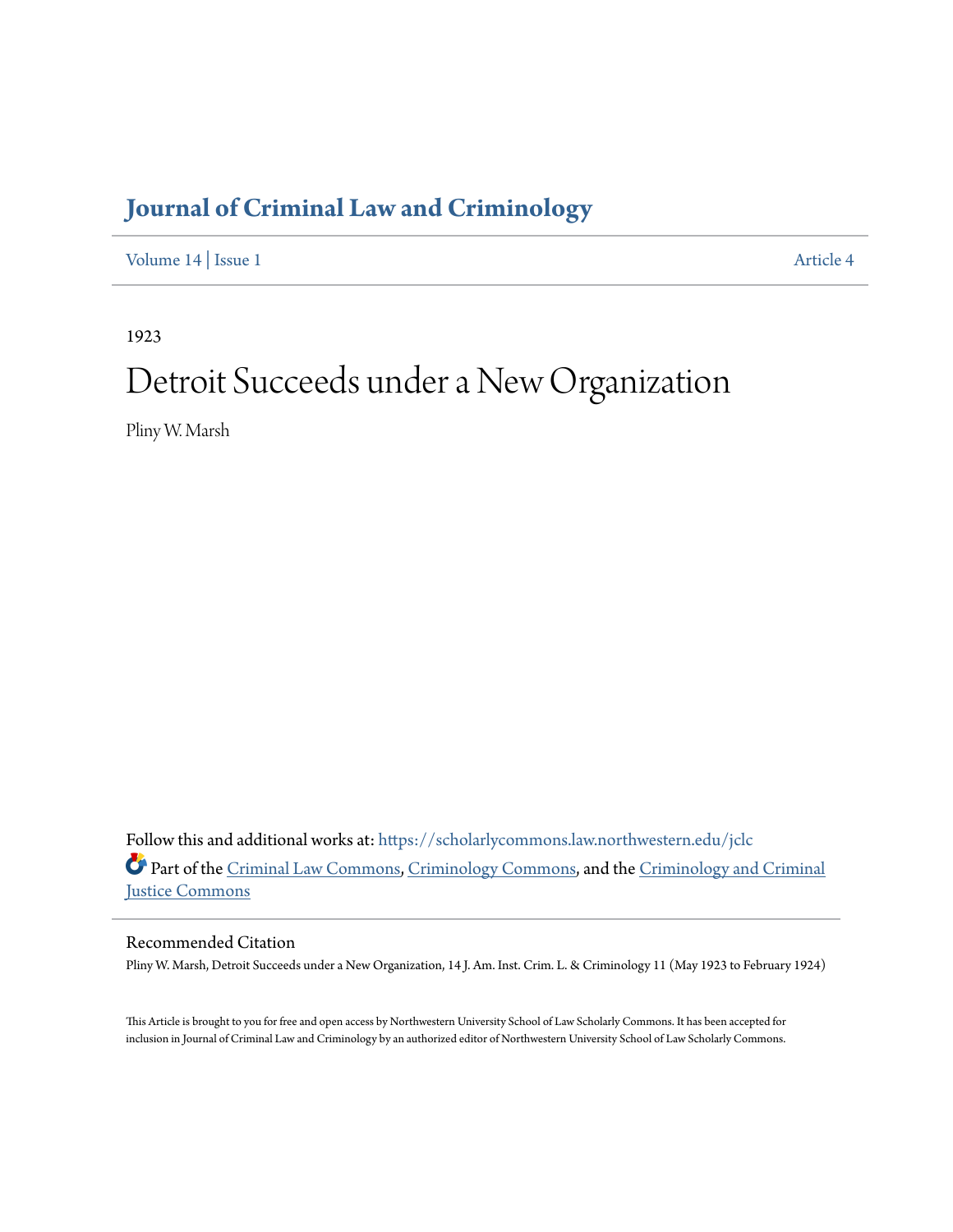# ,DETROIT **SUCCEEDS UNDER A NEW** ORGANI-ZATION'

#### PLINY W. MARSH<sup>2</sup>

For eight years the people of Detroit educated themselves to a knowledge of efficient self-government. They reformed their election methods, doing away with repeating, faking and ballot box stuffing, resulting in a breakup of the precinct boss system.

They abolished the old ward-elected, forty-two man council, and substituted a council of nine men elected at large. They made their election of city officials non-partisan. They abolished the big wardelected board of education and substituted a school board of seven members elected at large.

Finally, they took two separate courts, which together had jurisdiction of all state and city law violations in Detroit, and made them into one court, with seven judges, elected on a non-partisan ballot.

The law creating the new court provides the following features absent under the old dual organization:

1. A unified criminal court with seven judges of equal powers and jurisdiction instead of five judges with individual authority and divided jurisdiction. The new judges were given the following powers:

(a) To select a presiding judge for such term as is agreed upon, who shall be charged with the general supervision and superintendence of the work of the court; have power to assign judges to the various branches of the court, and compel acceptance of such assignments.

(b) Power to establish and maintain such specialized branches or divisions of the court as may be deemed proper and expedient by a majority of the judges.

(c) To make provision for a psychopathic department of the court and have medical and psychopathic investigations, examinations, and treatment of persons coming before the court.

(d) To appoint a chief clerk, deputy clerks, probation officers, stenographers and such other clerks and deputy clerks, assistants and other employees as may be necessary to carry on the work of the court.

The new court began to function April 20, 1920, at which time

<sup>&#</sup>x27;Address delivered at a meeting of the National Municipal League and the Philadelphia City Club in Philadelphia, Pa., November *23,* 1922. 2Judge of the Recorder's Court, Detroit.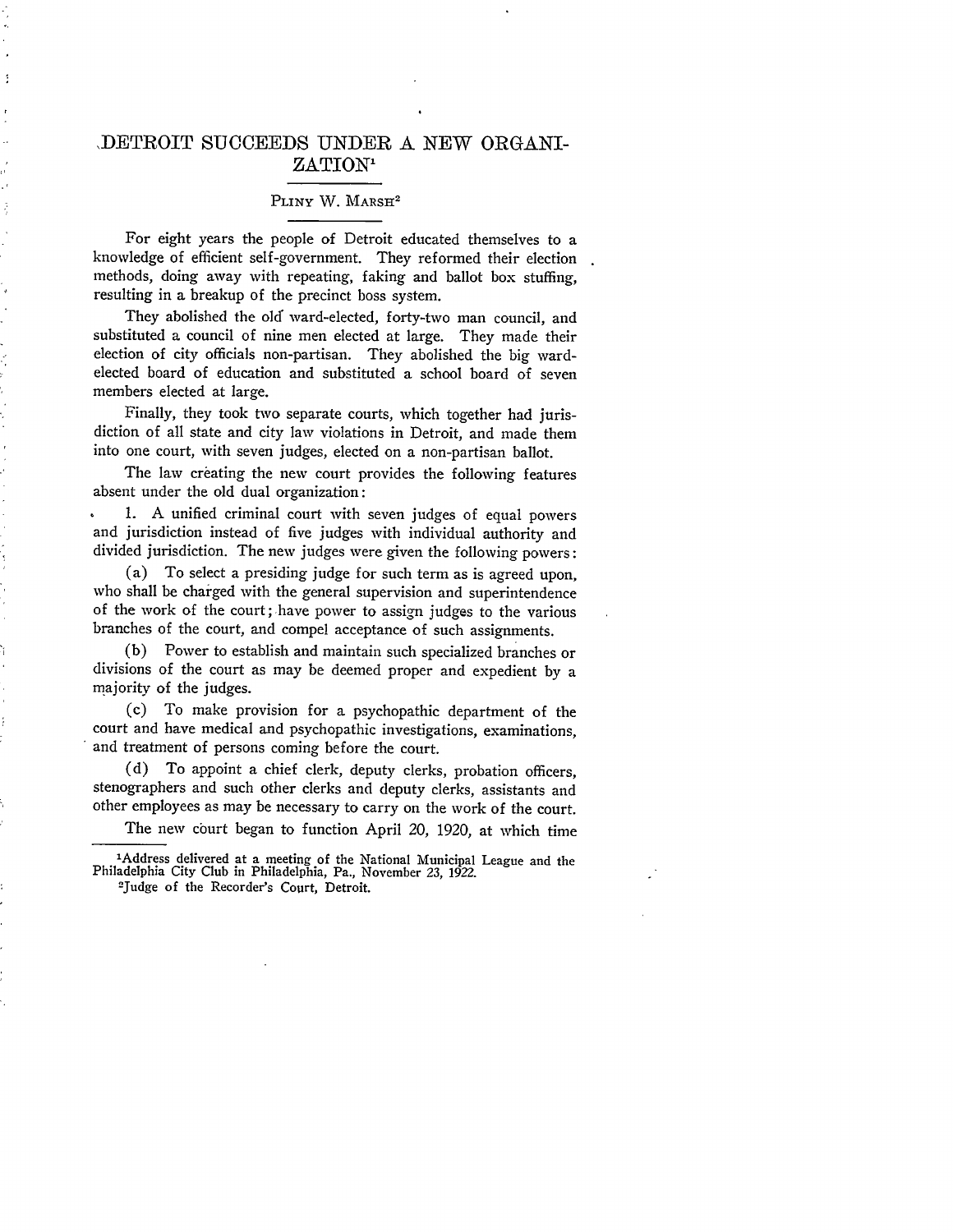certain definite objectives-were decided upon. Among these may be mentioned:

1. To eliminate unnecessary delay in disposing of cases. That this was achieved is effectively proven by the following facts:

(a) On April 20, 1922, there were thirty-two untried cases on the felony docket as against 2,200 when the court started functioning on April 20, 1920.

(b) Two-thirds of the felonies are tried within seven days after arraignment on warrant.

At this point it may be well for me to explain briefly Michigan procedure. We have no grand jury. The prisoner is first arraigned on warrant. If a plea of "guilty" is entered, an information is filed and a plea is taken on information. If the plea is "guilty" on information, the prisoner is remanded or sentenced, the entire proceeding being completed in one day. If at the time of plea on warrant the plea is "not guilty," an examination to establish probable cause is had (unless waived), and the prisoner is bound over when an information is filed. At the time of arraignment on information, if the plea is "not guilty," a date for trial is set.

The promptness with which felony cases are brought to trial is shown by the following analysis of 3,338 cases that were tried in the year under consideration:

| No.                         | .1921–   |                | ————1919— |          | —Cumulative—    |      |
|-----------------------------|----------|----------------|-----------|----------|-----------------|------|
| Weeks                       | Cases    | Per Cent       | Cases     | Per Cent | 1921            | 1919 |
| 1                           |          | 66             | 21        | 2        | 66              | 2    |
| $\overline{2}$              | 203      | 6              | 61        | 3        | 72              | 5    |
| 3<br>.                      | 154      | 5              | 95        | 5        | 77              | 10   |
| 4<br>.                      | 252      |                | 105       | 5        | 84              | 15   |
| 5<br>.                      | 197      | 6              | 114       | 6        | 90              | 21   |
| 6<br>.                      | 138      |                | 123       | 6        | 94              | 27   |
| 7<br>.                      | 64       | 2              | 132       | 7        | 96              | 34   |
| 8<br>.                      | 42       |                | 128       | 61       | 97              | 40   |
| 9.<br>.                     | 31       |                | 371       | 19       | 98              | 59   |
| $65-90$ days                | -53      | $1\frac{1}{2}$ | 137       | 7        | $99\frac{1}{2}$ | 66   |
| 90-270 days                 | 15       | ½              | 265       | 14       | 100             | 80   |
| 270-610<br>$\frac{days}{3}$ | $\ddots$ |                | 386       | 20       |                 | 100  |
|                             |          |                |           |          |                 |      |
|                             | 3,338    | 100            | 1.948     | 100      |                 |      |

The above figures show that at the end of twenty-eight days the -present court disposed of 84 per cent of the cases after arraignment on a warrant, while under the old organization in 1919 only 15 per cent were disposed of within 28 days. By the end of 65 days, 98 per cent were disposed of in 1921, while in 1919, 59 per cent were disposed of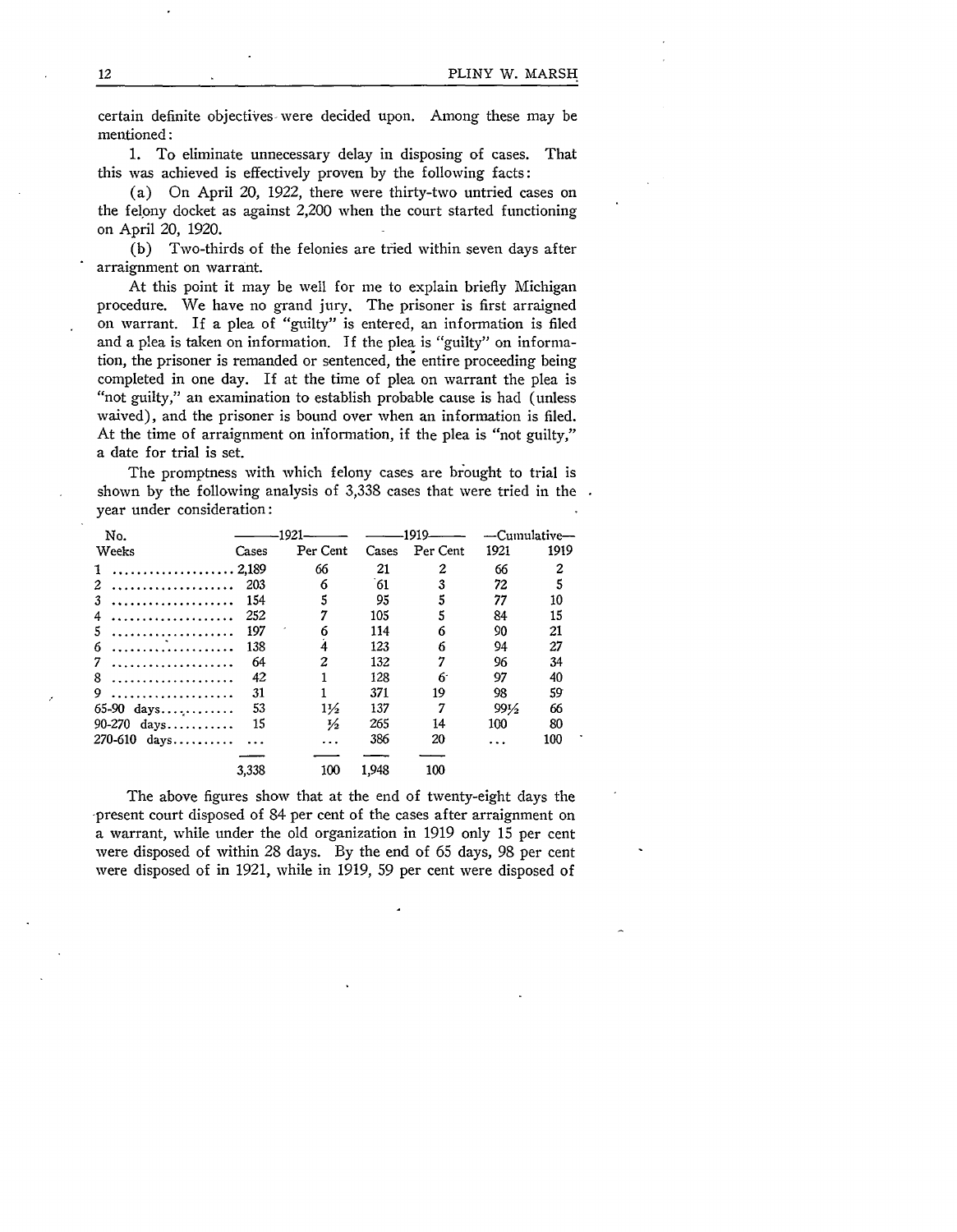$\frac{1}{2}$ 

within the same period. In other words, in 1921, only 2 per cent of the cases analyzed were in court over 65 days; in 1919, 41 per cent of felonies were in court over 65 days before being disposed of.

The benefits of the unified court are particularly apparent in those cases where the defendant pleads guilty to a felony upon arraignment on a warrant.

The records show that of the 3,338 cases analyzed, 1,539, or 46 per cent, were such cases, and accordingly were disposed of the same day that the arraignment on the warrant was made. Under the old dual court system this would have been impossible because, even after a plea of guilty to a felony upon arraignment in the Police Court, the defendant would be bound over for disposition during the succeeding term of the Recorder's Court.

Promptness in disposing of cases is reflected in the number of prisoners in jail and in the length of time such prisoners spend in jail before their cases are disposed of. In this connection, it is interesting to note that on March 31, 1920, a few days before the new court took effect, there were 173 offenders in jail awaiting trial. Of this number, 82, or 47 per cent-practically half of them-had been in jail over 25 days; a few 150 days. On March 31, 1922, there were 83 prisoners in jail awaiting trial in the Recorder's Court and of this number only 7, or 9 per cent, were in jail over 25 days.

2. The second objective of the new court was certain conviction of the guilty. Approximately 85 per cent of those against whom informations are filed in fe'ony cases are convicted. This includes pleas of "guilty," as well as conviction by a jury. Under the old system, juries were drawn for a period of two months. Under the new, the term is two weeks. The result of this change of time of service has been to secure the best citizens for jury duty. It is not uncommon to see the president of an automobile plant and one of his foremen sitting on the same jury. Nearly every clergyman has been drawn and has served. Only in the most extreme cases will a person drawn be excused. The objections to serving are rare and in most instances where a prominent man is compelled to sit, he later thanks the judge for compelling him to act. These juries are fair and just, but exercise most excellent judgment in rendering their verdicts. Rarely, if ever, has there been a freak verdict under the new system.

3. The third objective was severe punishment in serious cases. Major crimes in Detroit have been reduced 64 per cent in two years. We judges gladly give the prosecuting attorney and the police force full credit for their share in making this possible, but we believe the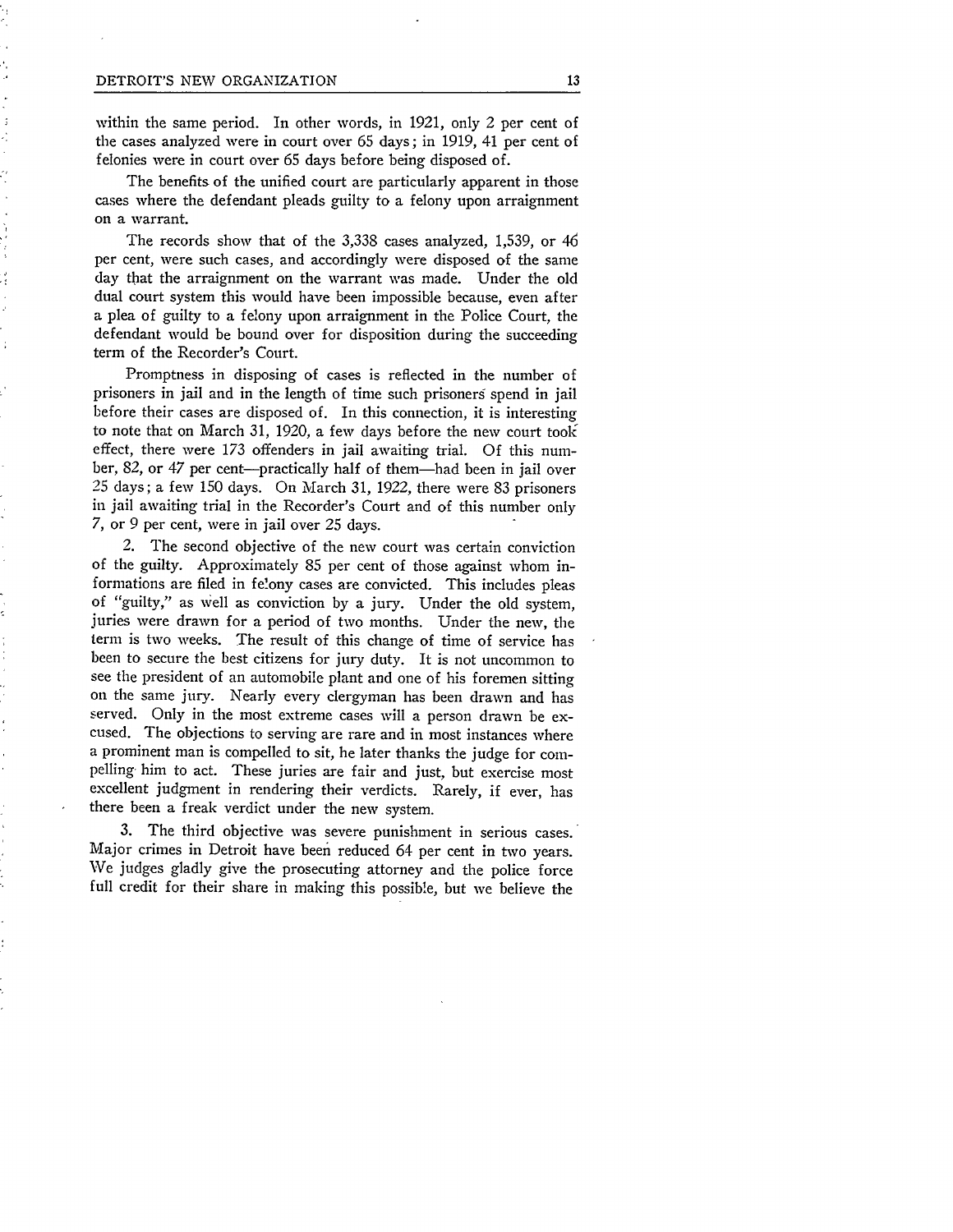policies of the court have had their share in the reduction of crime. Well-meaning but mistaken persons and the jitney bar, the precinct politicians, the professional bondsman and their ilk have severely criticized the court for the severity of sentences imposed in some cases. For example, we have made it an almost invariable rule to give sentences of fifteen to twenty years to those guilty of robbery while armed. Penalties in proportion have been imposed upon lesser offenders down to speeders and reckless drivers who are almost without exception given workhouse sentences, together with heavy fines. Figures compiled in a recent issue of the bulletin of the Detroit Police Department on robbery, burglary, and larceny from the person-crimes usually committed by professional criminals-are interesting.

This record is as follows:

|           | Larceny from |            |       |
|-----------|--------------|------------|-------|
| Robbery   | Burglary     | the Person | Total |
|           | 2,681        | 804        | 4.639 |
| 1920  982 | 2.111        | 642        | 3.735 |
| 1921  404 | 808          | 357        | 1.569 |
|           |              |            |       |
|           |              |            |       |

**A** fourth objective was to deal intelligently with persons convicted of crime. To this end the psychopathic department was established.

It is the function of the clinic to examine offenders charged with the various crimes, to diagnose the personalities of these offenders and to recommend to the judge the necessary treatment, so that these persons may be disposed of in accordance with the best interests of the community and of themselves. The clinic is not interested in the question of responsibility for the crime, but it is interested in finding out what elements in the offender's personality are responsible for the crime, and to recommend such disposition as will meet the needs of the person.

The diagnosis is based upon a thorough examination of the individual-social, mental and physical. This information furnished the judge indicates to him what kind of person he has to deal with and gives him a better idea as to whether a short or long sentence is the best disposition of the case; whether the offender should be sent to prison, to an insane hospital, or to a feeble-minded institution.

#### SOURCE OF CASES

The clinic receives its cases from two sources: First, those that are referred to it for examination by some department of the court or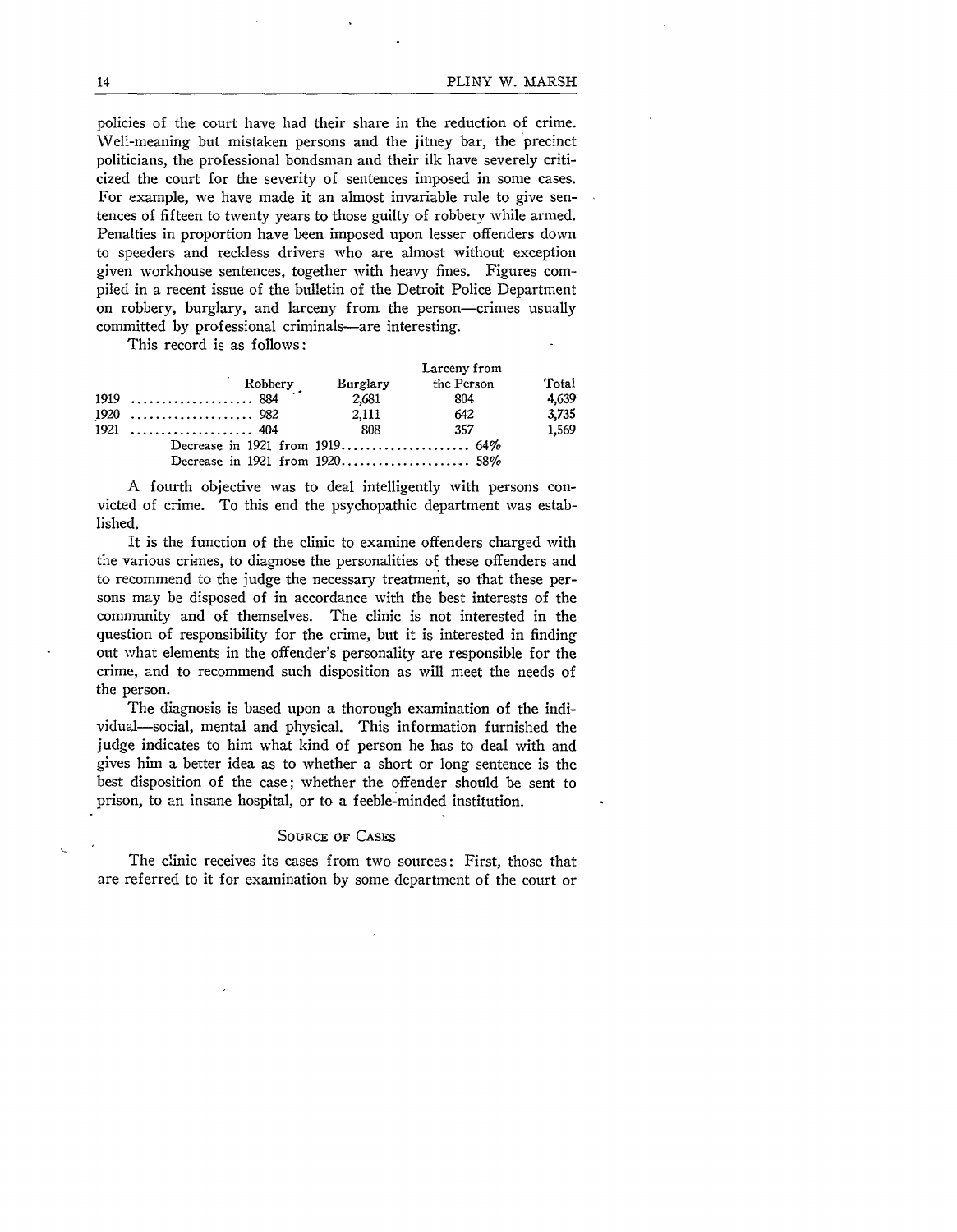other agencies. Of these cases, there were 1,184, 895 males and 289 females. Second, the cases examined for the early session court each day while awaiting trial in that court. Of these, there were 2,055, of whom 1,155 were men and 900 women.

#### REFERRED CASES

The great majority of these cases, 1,110, were referred to the clinic by the Recorder's Court, police department, prosecutor's office, the Circuit Court, and the House of Correction. From miscellaneous sources, the board of health, the department of public welfare, the board of education, and social agencies, the clinic examined 74 cases. The latter sources furnish an excellent opportunity in the field of crime prevention.

Examinations were conducted at various stages in the course of the trial; some after arrest; others after arraignment; still others after examination; many after trial before sentence, and a few cases after sentence was imposed. A complete record is kept by the clinic of each examnination, exactly comparable in every way to the case history records of each patient kept in the hospitals. In every case examined where the defendant was sent to a hospital' or committed to a prison, a transcript of the case history was sent to the institution so that the management could be guided in the treatment of the case.

Some of the prison wardens and the superintendents stated that they found the information furnished them by the clinic was helpful in their contacts with the prisoners.

The number of felony cases handled by the clinic during the first year were: Male, 895; female, 289.

In these cases, where a complete study was possible, it was found that about 75 per cent of the men showed evidence of a disorder or defect of the central nervous system. Among the women, this percentage was 89. This higher percentage among the women is due to the group of common prostitutes examined, a class in whom mental disorder or defect is very frequent.

The large variety of abnormal mental states indicates the necessity for very varied and individual forms of treatment for these offenders, if we wish them to return to society, at the expiration of the penalty imposed, in a mental state less menacing to the social welfare than when they were arrested. This individual treatment is, fortunately, available for many cases through the Probation Department, thus allowing great economic saving to the community without endangering the social welfare.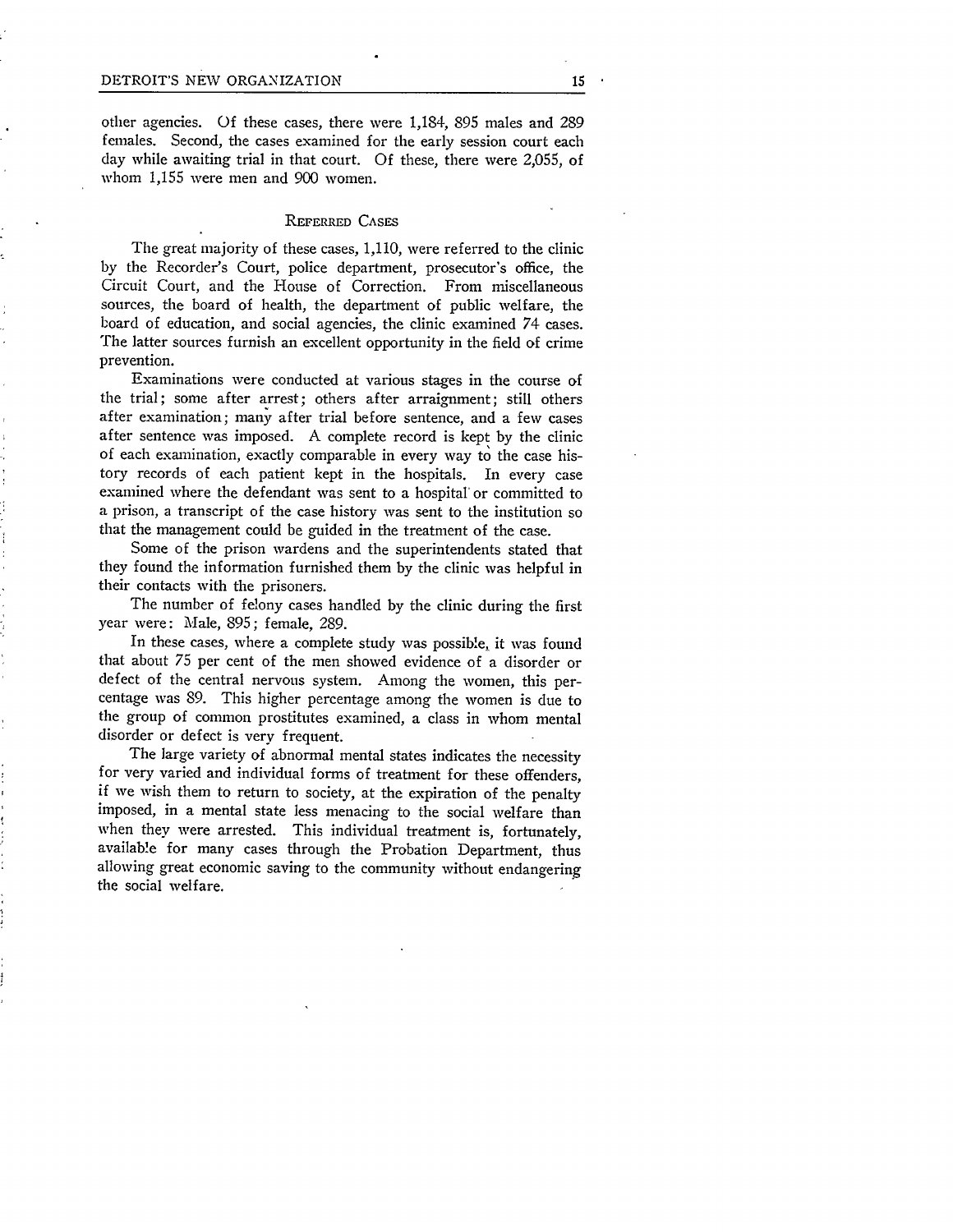#### NEED FOR INSTITUTIONAL FACILITIES

There are types of mental abnormality for which no-provisions are made at present. In the period covered by this report, the clinic examined 310 of these individuals suffering from "constitutional psychopathic state." This type of abnormality is not regarded as an insanity or as feeble-mindedness; hence, hospital facilities are not available for individuals who belong in that category. For many of them, as for other forms of abnormality not eligible for hospital admission or treatment on probation, the clinic has been recommending a sentence to prison as the most feasible means of treatment to best meet the needs of the community and of the individual.

This "constitutional psychopathic state" occurs in all the offenses with very striking frequency, and here suggests a great opportunity for crime reduction. This class of conditions is one for which there exist the most inadequate facilities for treatment in the community. They constitute by far the greatest proportion of the repeaters in criminal courts. The more marked cases of this disorder require permanent institutional supervision in order to prevent their constant repetition of crime, but there are no means in the state to supply that for them. If space permitted, scores of cases which demonstrate this need might be transcribed from the clinic's files.

During the past year there has been committed to insane hospitals 66 cases, or 5.5 per cent of the total examined. Because of the crowded conditions of the hospitals to which our cases are permitted to *go,* we have recommended for commitment only the most urgent cases. It has been necessary for a patient to wait in the county jail as long as two months after being committed before a hospital bed was available for him. We find the need for more hospital beds very imperative and we believe that the lack of them contributes very definitely to the incidence of crime to a considerable degree.

#### EARLY SESSION CASES

Of the individuals awaiting trial before the early sessions court, 1,155 males and 900 females were examined. These cases constitute mainly charges for being drunk, disturbing the peace, vagrancy, begging, common prostitution, violating the drunk motor law, etc.

The examination of these offenders is not as thorough as that given the referred cases, but it is intended merely as an aid to the judge in the intelligent disposition of the cases, and as a means for the selection of those cases who appear to need further study or special care and treatment.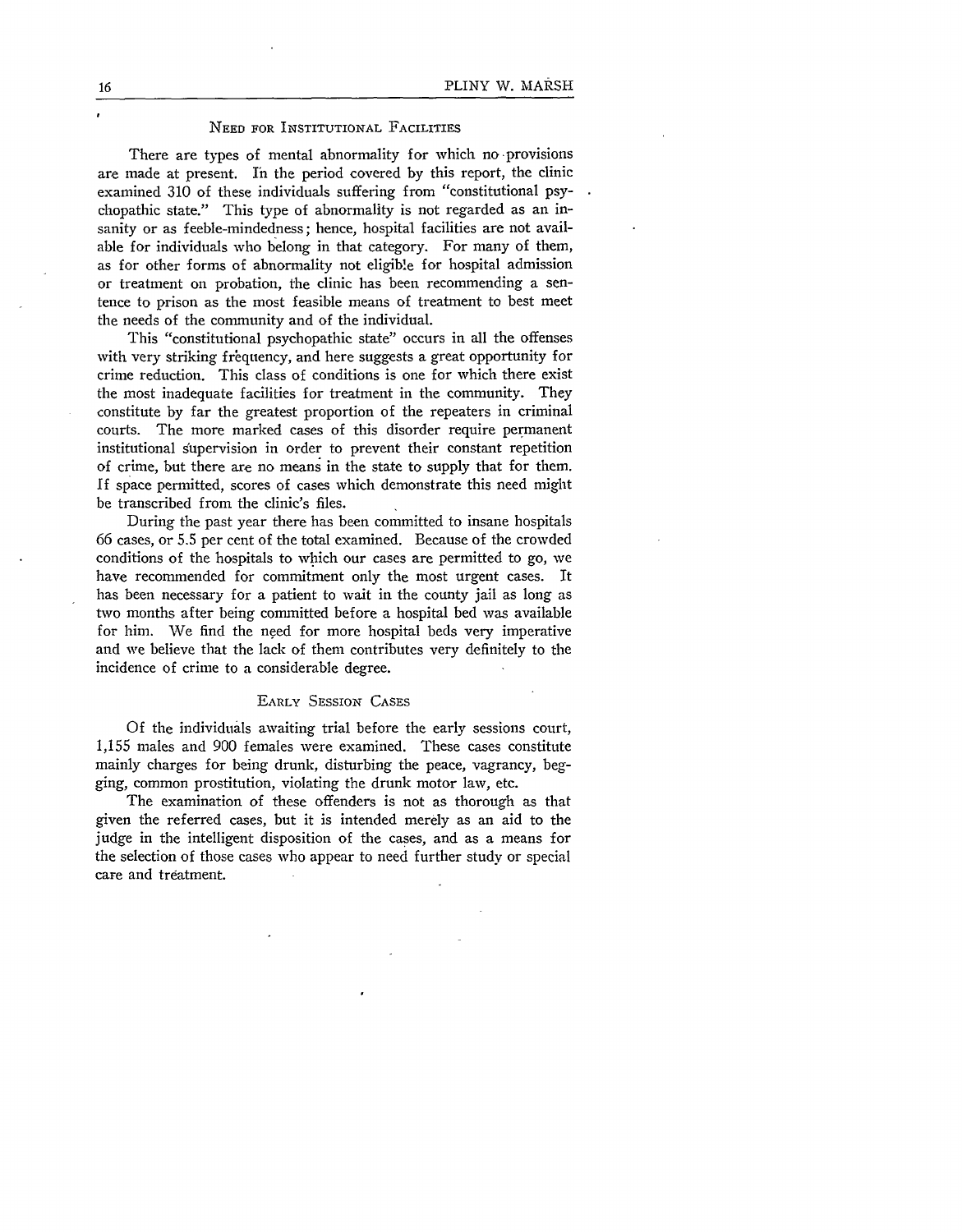Ą

These short examinations also furnish a means of supplying the judge handling these cases with very much more data concerning the accused's past life than would otherwise be available, as well as with the result of a psychopathic examination of the individual.

#### TYPE OF CASES

A condensed and simplified classification of the cases examined in the clinic shows the following types found:

| Male                                                          | <b>Female</b>   |
|---------------------------------------------------------------|-----------------|
| Mentally defective (of lower intelligence than the average of |                 |
|                                                               | 94              |
|                                                               | 18              |
| Borderline cases (cases of nervous or mental abnormality for  |                 |
|                                                               | 136             |
|                                                               | 30 <sup>2</sup> |

As examp'es of the borderline cases may be mentioned two individuals:

The first is a woman, 41 years of age, examined in the psychopathic clinic September 27, 1921, on the occasion of her arrest charged with larceny from the person. The examination showed her to be recovering from the effecis of an attack of delirium tremens, with deteriorating effects of long drug addiction and an almost total lack of any appreciation of her duty toward others in what may be called a moral sense. The police department record showed that she had been arrested for larceny in 1919 in Detroit and had received a fine of **\$50** upon that occasion. Investigation into her history by correspondence with places where she had lived and institutions in which she had been gave us the following facts:

She began to be sexually promiscuous at the age of ten and to drink excessively at that time. Her first arrest occurred when she was eleven, for which she received a fine. When she was twelve she was arrested as a truant from school, and later, the same year, was arrested for larceny, for which she was sentenced for six months in the Washington jail. One month after discharge from the jail she was arrested again for larceny and this time sent to the reform school for a period of two years. When she was fifteen she committed her first robbery and for this was sentenced to prison for five years in New York. About two months after her discharge from prison she was arrested in New York in a stabbing affray and sent to Mattewan Hospital, where she remained for about a month and a half. At twenty-two she was again sentenced to prison for stealing and from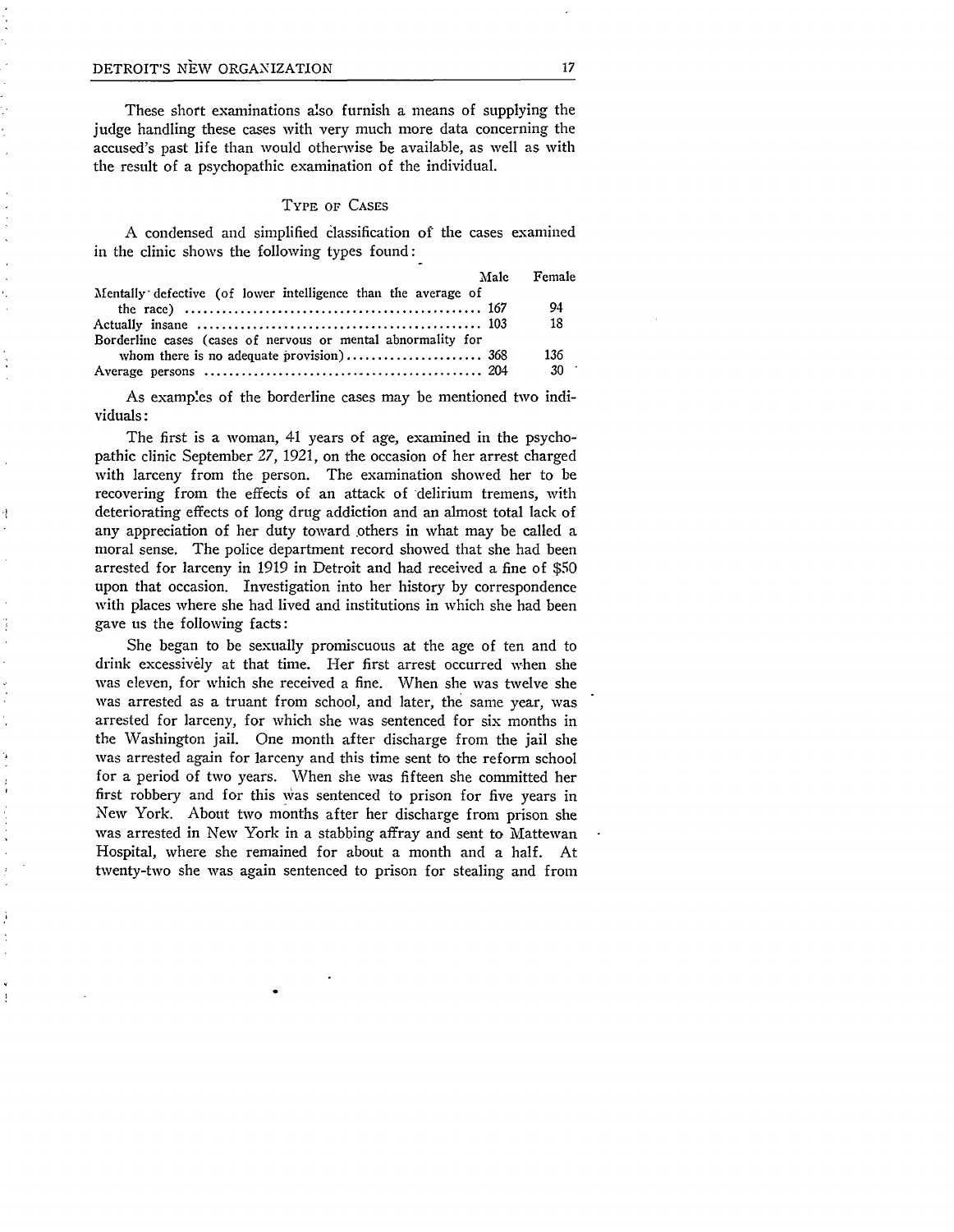that time until she was thirty-nine years of age she was constantly in prison or in insane hospitals. At St. Elizabeth's Hospital she was regarded as not insane, and was returned to prison. In prison she killed another innmate and was returned to the hospital. She came to Detroit when she was thirty-nine years of age and married here. Shortly after her arrival she was arrested for larceny and fined as above noted.

This case presents, we think, rather graphic evidence of the need of examinations of these individuals early in life. Had this case been thoroughly studied when she was ten or twelve years of age, we venture to say that much of the disaster due to institutional experience which followed in her life would have been avoided. At the time of her arrest in Detroit in 1919 she was unknown to Detroit authorities and in the routine course of events she was regarded as in no way different from any other case of stealing. Had she been disposed of properly at that time her next offense in Detroit would not have occurred. This woman's life has been a repetition of offenses against society, ranging from truancy to murder, and each time she has been released from institutional supervision she has almost immediately committed another offense. **.** A proper classification and institution of the proper treatment for this type of individual early in life will, of course, reduce crime very materially.

The second case represents a slightly different type of person, but almost as costly a one from the community standpoint. She is a woman 46 years of age, who was examined October 19, 1921. Her history indicates that during the last ten years she has been arrested sixty times. Forty times her sentence has been suspended, four times the case has been dismissed, and she has served two sentences in the House of Correction. She has paid fines aggregating \$190. The charges under which these arrests were made have always been drunkenness, disorderly person, or begging. Prior to ten years ago her parents, who were then alive, looked after her, supplied her with the support which she needs, and thus she caused no troub'e. When this support and supervising agency in the form of her parents was withdrawn by their deaths, she launched into a very pronounced alcoholic habit with the arrest record above noted. Examination showed her to be suffering from the deteriorating effects of alcoholism and a very definite unstable emotional makeup. She is a type of person who will drink periodically whenever alcohol is accessible, and I think an individual who, had she been properly studied ten years ago and supplied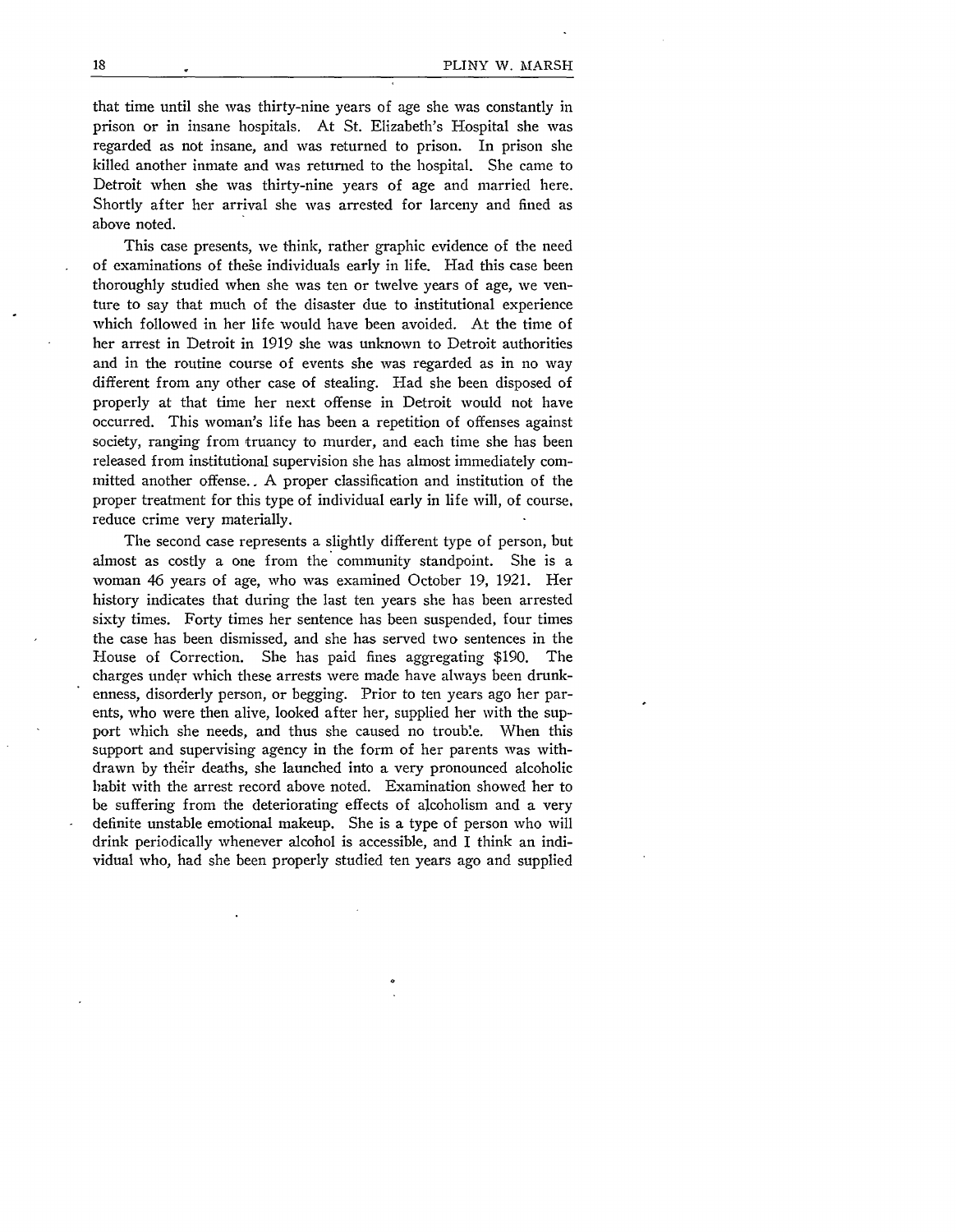$\frac{4}{1}$  $\frac{1}{4}$ 

 $\frac{1}{2}$ 

with the necessary treatment, would have avoided the long line of frequent appearances in court.

Many other instances might be cited from the clinic's files which demonstrate how the crimes committed by individuals are the direct and natural result of qualities of their personality and how it is unreasonable to expect these individuals to cease committing crime until those qualities in their personality have been corrected or changed. The first step in this process is naturally the examination of the indiwidual to determine just what is needed in that direction.

### GREAT **AID** TO THE **COURT**

Although in existence only one year, the psychopathic clinic has proven itself a great aid to the court in the handling of offenders. With the gradual accumulation of exact and accurate information regarding criminals, the clinic will become of increasing value to the court and to the community.

5. A fifth objective was an honest, sincere use of probation as a corrective for criminal tendencies.

The increased use of probation is shown in the following figures;

| Number placed on Probation                                             | Number under Supervision |               |  |  |
|------------------------------------------------------------------------|--------------------------|---------------|--|--|
| for year ending                                                        | for year ending          |               |  |  |
|                                                                        |                          |               |  |  |
|                                                                        |                          |               |  |  |
|                                                                        |                          |               |  |  |
|                                                                        |                          |               |  |  |
|                                                                        | Year ending Year ending  |               |  |  |
|                                                                        | June 30, 1921            | Tune 30, 1922 |  |  |
|                                                                        |                          | 4.027         |  |  |
|                                                                        |                          | 2,344         |  |  |
| Note: Prior to 1921 cases were rarely investigated prior to probation. |                          |               |  |  |

In addition to these cases, there were 4,262 domestic cases brought before the complaint division, and of these 2,983 were settled after investigation without being brought into court.

The Honorable A. C. Backus, judge of the Municipal Court of Milwaukee, Wis., President of the National Probation Association, states that only three out of every one hundred offenders whom he has placed on probation appear before him again for sentence. This fact might be interpreted to mean either that the judge uses exceedingly good judgment in determining which of the offenders have to be committed and which may be safely released under supervision, or it may mean that the probation office in Milwaukee is exceedingly efficient in its work, more probably both.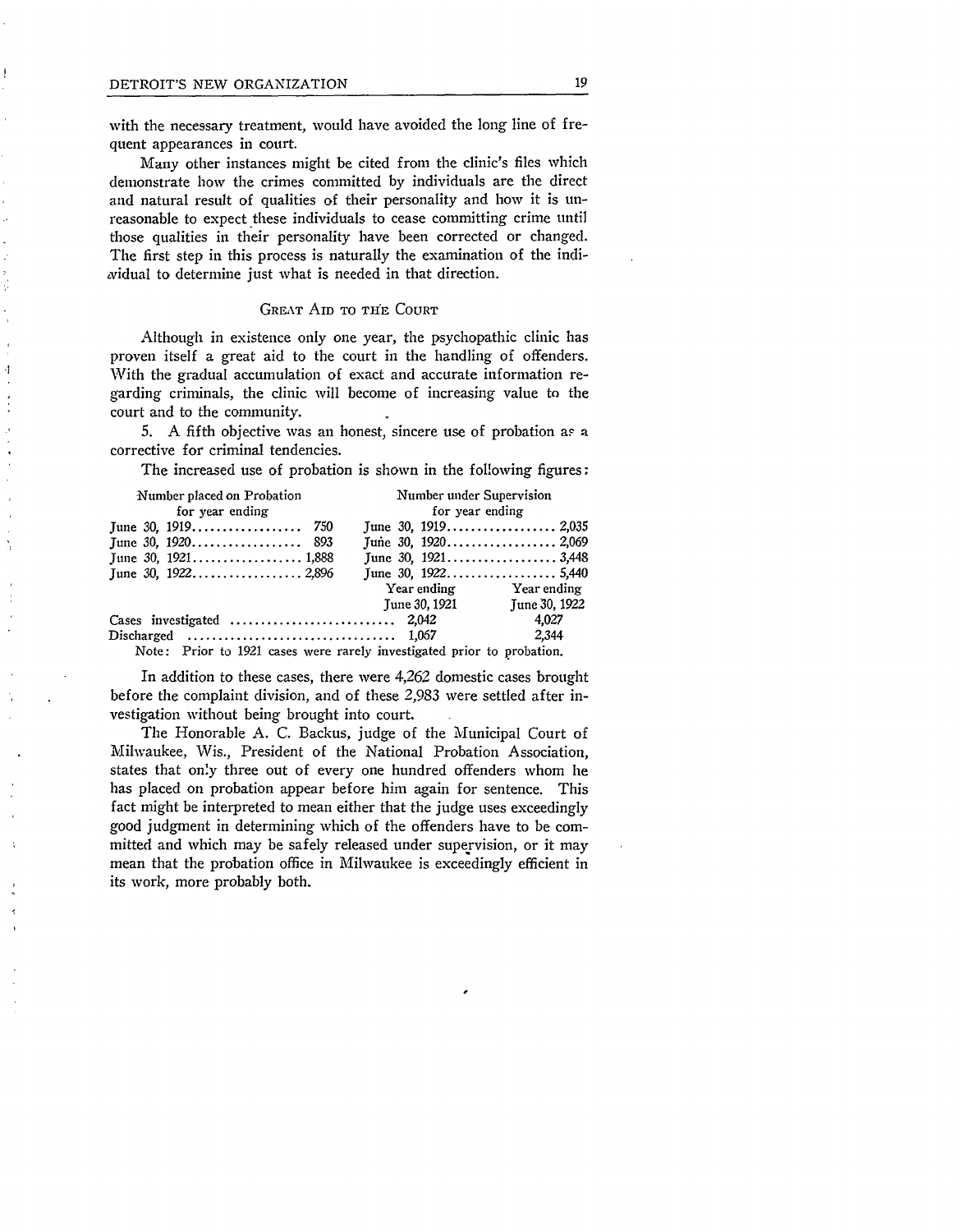In Detroit from January 1 to September 30, 1922, only ten men who had been placed on probation on felony charges were brought back before the judge by the probation officers for failing to keep the terms of their probation. Twenty-four men were sentenced for having committed another offense after having been placed on probation. That is, thirty-four men out of a total of 1,151 became parole violators and were institutionalized. *This is not quite three per cent, and it should be noted in particular that this is three per cent of male adults who had committed state's prison* offenses. These figures do not in-. clude any of the women on probation or the men on probation for misdemeanors and violations of city ordinances.

During the year ending June 30, 1922, 2,825 men and boys above the age of seventeen were handled in the misdemeanor division. Of that number, thirteen were brought before the judge for failing to keep the terms of their probation and eighty-four had been arrested on some other offense subsequent to their being-placed on probation, making a total of ninety-seven out of 2,825, which is less than three and one-half per cent.

During the first nine months of 1922, men on probation for offenses against property, in which they were ordered by the judge to make *restitution for articles stolen or damaged or embezzlement, etc.*, had made restitution during the nine months in the sum of \$10,572.98. During the same period these inen, instead of being a charge upon the state in some one of our overcrowded institutions, and their families perhaps being a charge upon the city of Detroit, either in whole or in part, made the astonishing good showing of a *total earning capacity of* \$463,818.55.

For the year ending June 30, 1922, men on probation to the misdemeanor division *paid through the probation office for family support,* \$27,672.59; *restitution,* \$588.14.

9. The old court had one woman probation officer. The new court has sixteen. The total number of probationers in the woman's division is 778. Of this number 371 are women convicted of prostitution, drunk, shoplifting, etc. All women prisoners are physically examined by the City Health Department and are personally interviewed by a probation officer before coming into court. The facts thus secured, as well as the prisoner's criminal record, if any, is placed before the judge at the time of trial. With first offenders sentence is suspended and the prisoner returned to her friends wherever possible. This frequently involves the cost of transportation to another city which is provided by the City Welfare Department upon an order from the trial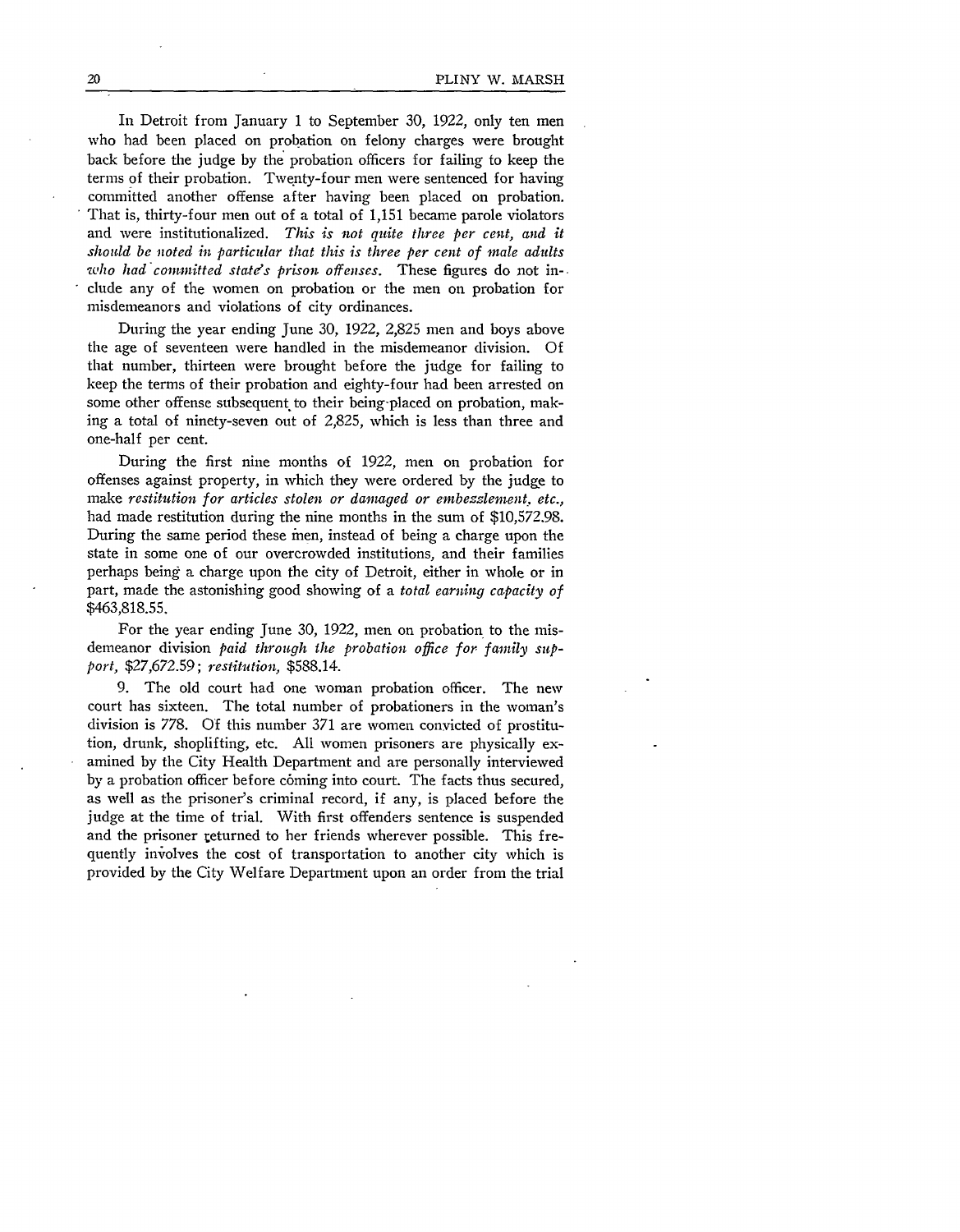judge. No prisoner is thus sent away, however, until communication is established with some official or responsible social agency at the point of destination.

In all cases involving the home, such as assault and battery between husband and wife, non-support, etc., where the evidence warrants conviction, the prisoner is remanded and a complete social history secured by a field investigation. When the facts gained from such investigation warrant, probation rather than imprisonment is universally applied. There are now 407 domestic relation cases in the woman's division. This division has been in operation only ten months.

Finally, after all has been said that can be said for or against probation, the real test is whether or not anti-social individuals are being adjusted to their true relation to society and are assuming their responsibilities in an adequate manner. To that end, and in conclusion, I desire to read three typical reports of cases involving the home:

Case No. 646 Subject: S......, Frank Docket No. 5994

Hon. Pliny W. Marsh, Recorder's Court, Detroit, Mich.

The defendant was placed on probation on June 29, 1922, for six months on the charge of non-support. The case has been especially interesting on account of the youth of the man and wife (20 and 19), and of the fact that the man had left his wife and baby apparently finally.

The probation office took direct supervision of the home, having the man and woman live together. We succeeded in getting the man at work immediately at his trade as a baker. The probation officer each week budgeted the money and assisted the couple to bank a part of the man's pay.

This supervision has resulted in over \$200 being saved and apparently a perfectly normal life being established. The probation officer is no longer fixing budgets, as the wife has learned how to do it. Recently the couple moved out of furnished rooms into an apartment, which they have furnished with some of their savings, although money is still going into the bank each week.

We believe that by the time the man's probation ends, he will have learned to like steady work and to enjoy family responsibility to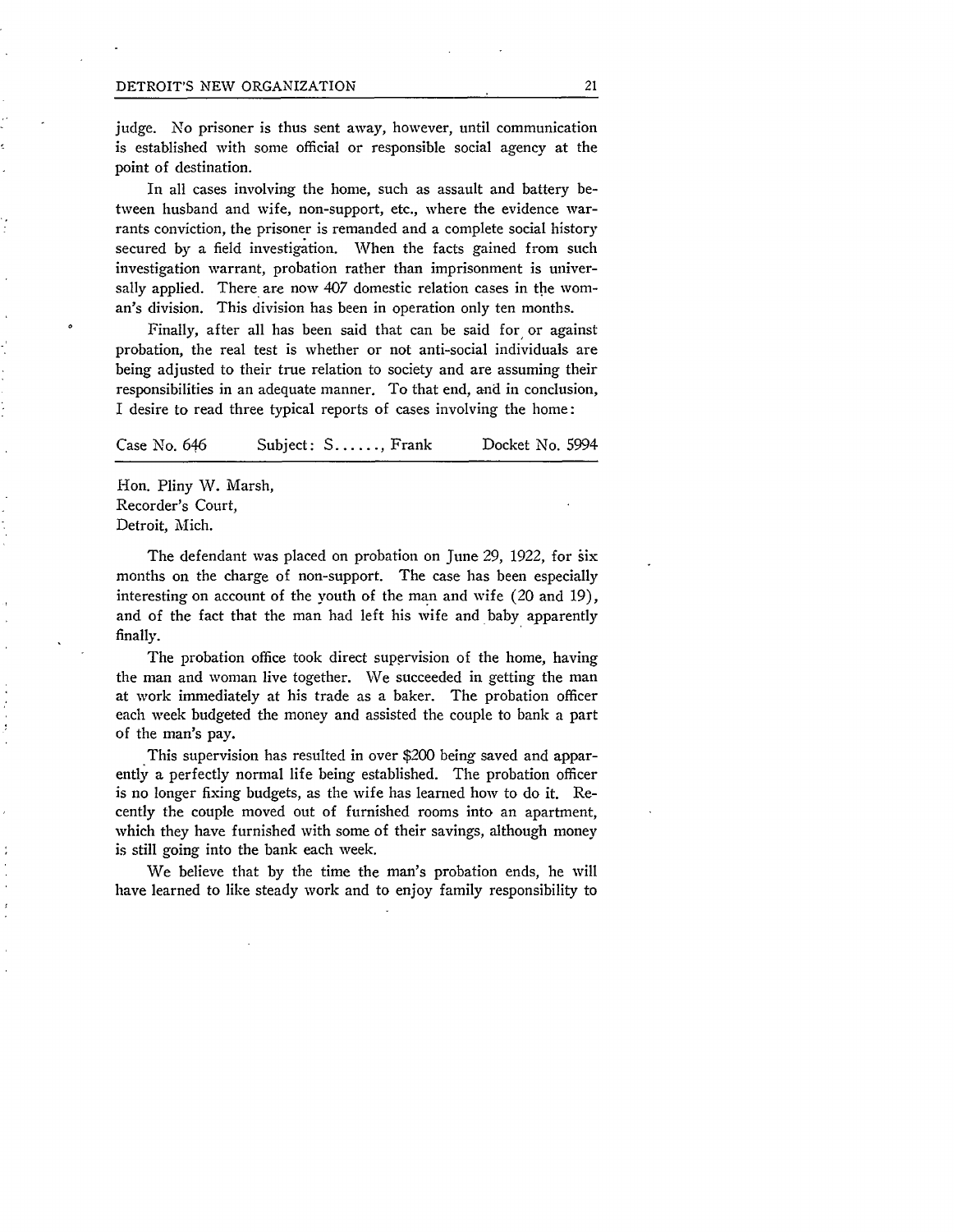the point where we may reasonably expect a permanent reconciliation.

Respectfully,

(Signed) R. H. FERRIS, Dir. Domestic Relations Bureau.

Case No. 513 Mame, D....., George Docket. No. 32117

November 17, 1922.

Hon. Pliny W. Marsh, Judge, Recorder's Court, Detroit, Michigan.

The defendant was placed on probation on December 1, 1921, for six months on the charge of non-support. This is a psychopathic personality of the grandiose type. The situation was complicated by the fact of the wife being, according to Dr. Jacoby, of an irresponsible type.

In view of the man's grandiose tendencies and history of neglect of family responsibility, it did not appear probable that probation would result in much good. However, close supervision by the psychopathic clinic and by this department has been maintained. At one time the director of the clinic believed that the man should be committed to Pontiac insane asylum because he could not respond to supervision.

For a long time the man did not respond to supervision. It seemed impossible to get him to work at all or do anything for his family. In May the court extended his probation for an additional half year in order to give us further opportunity to force some response.

Since that time the department has succeeded in arousing the man to a small sense of responsibility, at least to the extent of making reasonably continuous efforts to contribute something toward family support. The director of the psychopathic clinic now believes that it is not necessary to begin commitment proceedings at present in view of the temporary improvement.

We do not expect permanent improvement in this case; but the case is interesting as showing that under adequate supervision even so serious a psychopath can be made to respond and assume certain responsibilities. While the family will never be adequately cared for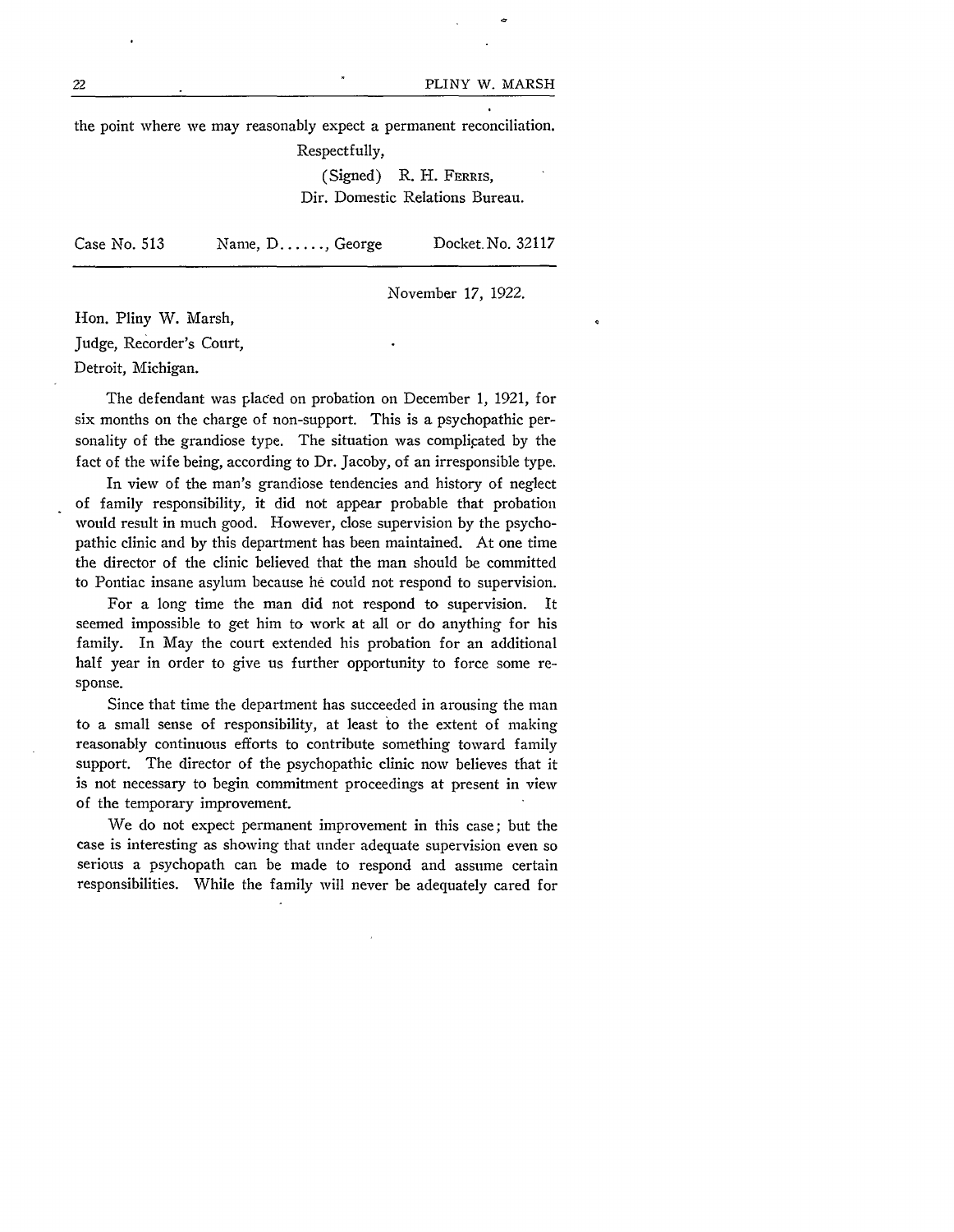## DETROIT'S NEW ORGANIZATION 23

Ly the man, probationary supervision has saved the state considerable expense and may for some time to come.

Respectfully,

 $(Signed)$  R. H. FERRIS, Dir. Domestic Relations Bureau.

Case No. 576 Name, B **...... ,** Frank Docket No. **30'00**

Hon. Pliny W. Marsh, November 11, 1922. Judge, Recorder's Court, Detroit.

 $\overline{\phantom{a}}$ 

 $\overline{\phantom{a}}$ 

 $\ddot{\cdot}$ 

# TERMINATION OF PROBATION

The defendant was placed on probation on May 12, 1922, for six months for disturbing the peace. Prior to this he had served two sentences in the House of Correction for assault and battery, 90 days in 1918, and 30 days in 1921. What commitment was unable to accomplish, probation seems to have accomplished.

For the first two months of probation, it seemed impossible to get the man to work and the family became dependent on the Department of Public Welfare. Then the probation officer forced the man to take a position as barber, his old trade. Since early in July the man has worked steadily at his trade, earning from \$25 to \$35 a week. He is content in his work and manifests ambition to advance.

The adjustment of the domestic situation proved more difficult than the economic. The temperamental differences of the man and wife grew so acute that on July 28 the man left the woman by mutual consent and the man paid family support through our office. After six weeks an apparently permanent reconciliation was effected. Since September 13 the reunited family have gotten along very well together. Both show gratitude for the services of the probation office.

Probation in this case gave us an opportunity to work out a constructive solution, which we hope will prove permanent; therefore we recommend that the defendant be discharged improved with suspended sentence.

Respectfully,

ELVA M. FORNCROOK, Chief Woman's Division.

RECOMMENDATION **APPROVED** 

Judge, Recorder's Court.